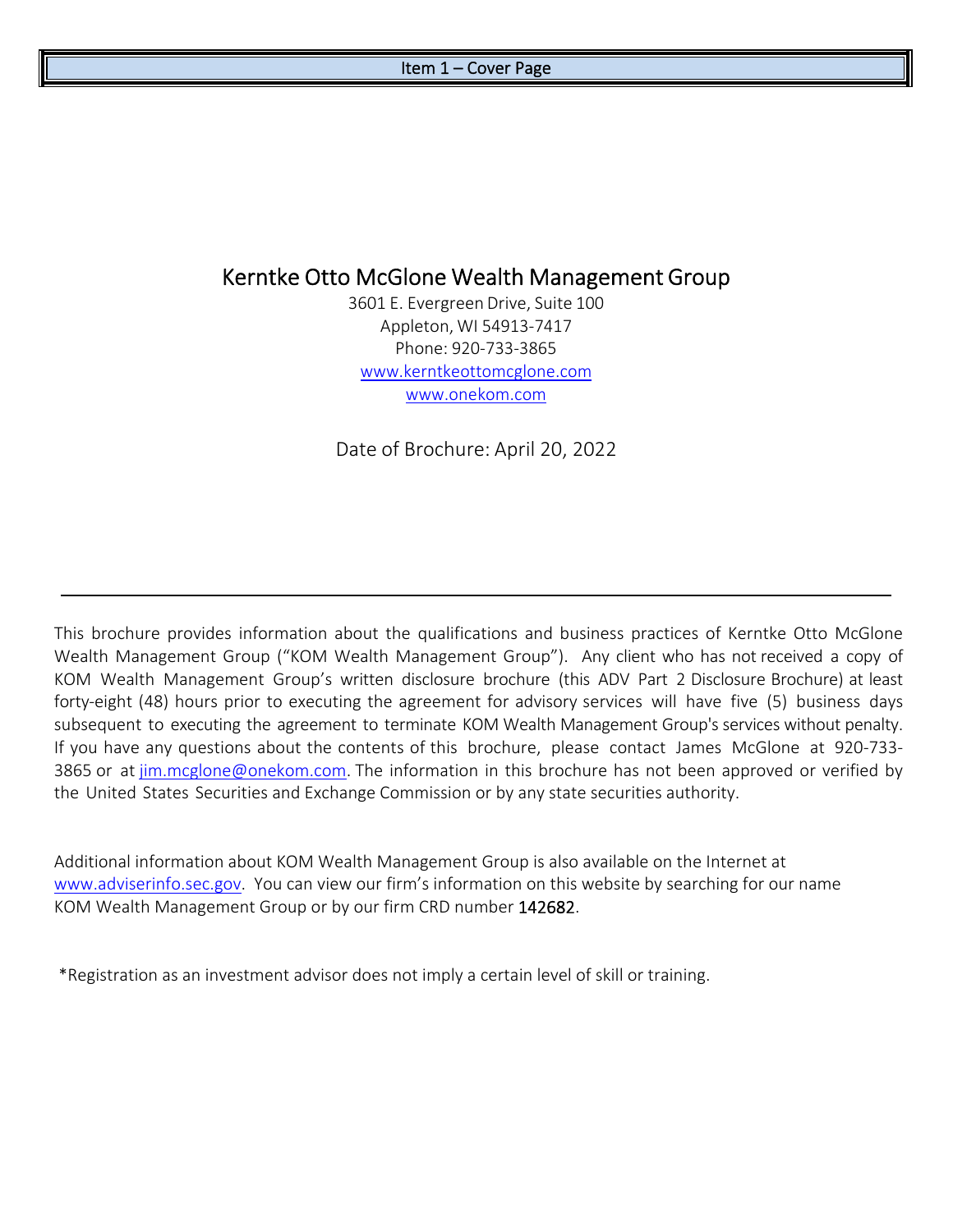#### Item 2 – Material Changes

A material change has been made to Item 5 in this brochure from the last annual updating amendment of KOM Wealth Management Group on 03/17/2021. Material changes relate to KOM Wealth Management Group's policies, practices or conflicts of interests only.

KOM Wealth Management Group now utilizes a third‐party money manager. (Item 5)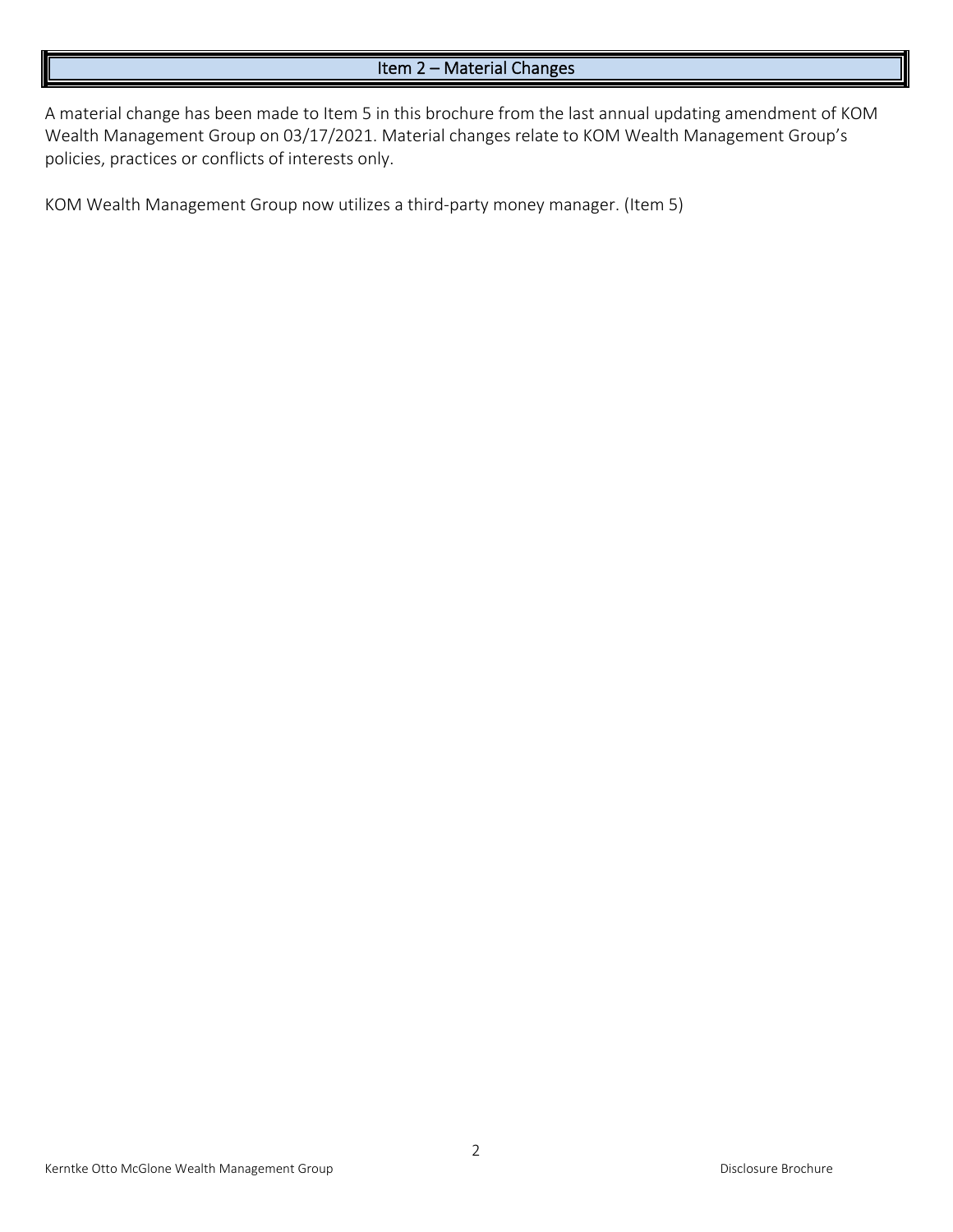# Item 3 - Table of Contents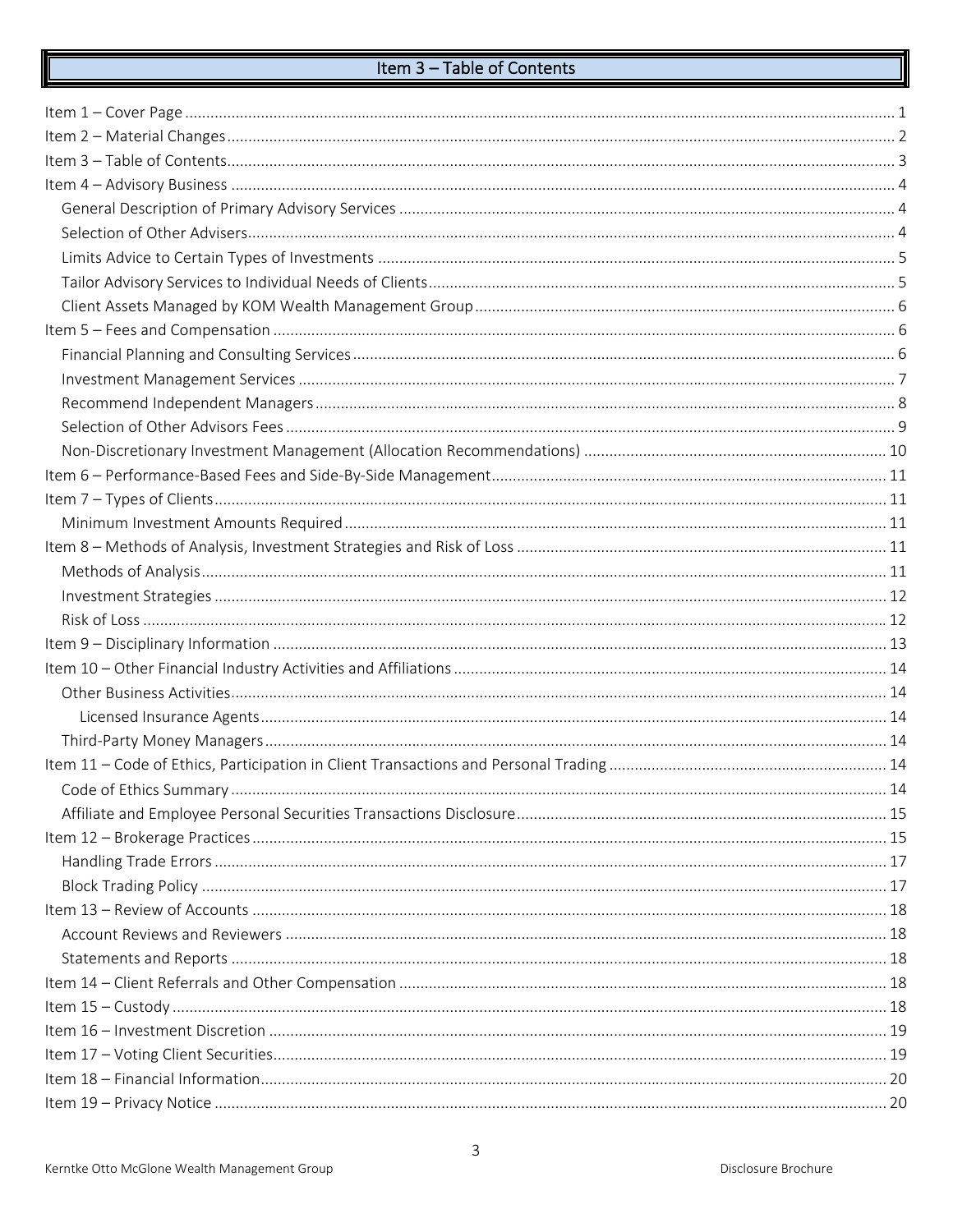#### Item 4 – Advisory Business

KOM Wealth Management Group is an investment advisor registered with the United States Securities and Exchange Commission ("SEC") and is a Limited Liability Company (LLC) formed under the laws of the State of Wisconsin.

- James McGlone is Senior Partner, Managing Member, and Chief Compliance Officer of KOM Wealth Management Group.
- Claus Peter Kerntke is Senior Partner and Managing Member of KOM Wealth Management Group.
- Richard Otto is Senior Partner and Managing Member of KOM Wealth Management Group.

KOM Wealth Management Group has been registered as an investment advisor since January 2007.

# General Description of Primary Advisory Services

The following are brief descriptions of KOM Wealth Management Group's primary services. A more detailed description of KOM Wealth Management Group's services is provided in *Item 5 – Fees and Compensation* so that clients and prospective clients can review the description of services and description of fees in a side‐by‐ side manner.

Financial Planning Services – KOM Wealth Management Group provides advisory services in the form of financial planning services. Financial planning services do not involve the active management of client accounts, but instead focuses on a client's overall financial situation. Financial planning can be described as helping individuals determine and set their long-term financial goals, through investments, tax planning, asset allocation, risk management, retirement planning, and other areas. The role of a financial planner is to find ways to help the client understand his/her overall financial situation and help the client set financial objectives.

Asset Management Services – KOM Wealth Management Group provides advisory services in the form of asset management services, which we refer to as investment management services. Asset management services involve providing clients with continuous and on‐going supervision over client accounts. This means that KOM Wealth Management Group will continuously monitor a client's account and make trades in client accounts when necessary.

Outside Money Managers – KOM Wealth Management Group provides advisory services by referring clients to outside, or unaffiliated, money managers that are registered or exempt from registration as investment advisors. Third-party money managers are responsible for continuously monitoring client accounts and making trades client accounts when necessary.

# Selection of Other Advisers

KOM Wealth Management Group may direct clients to third‐party investment advisers. Before selecting other advisers for clients, KOM Wealth Management Group will verify that all recommended advisers are properly licensed, notice filed, or exempt in the states where KOM Wealth Management Group is recommending the adviser to clients.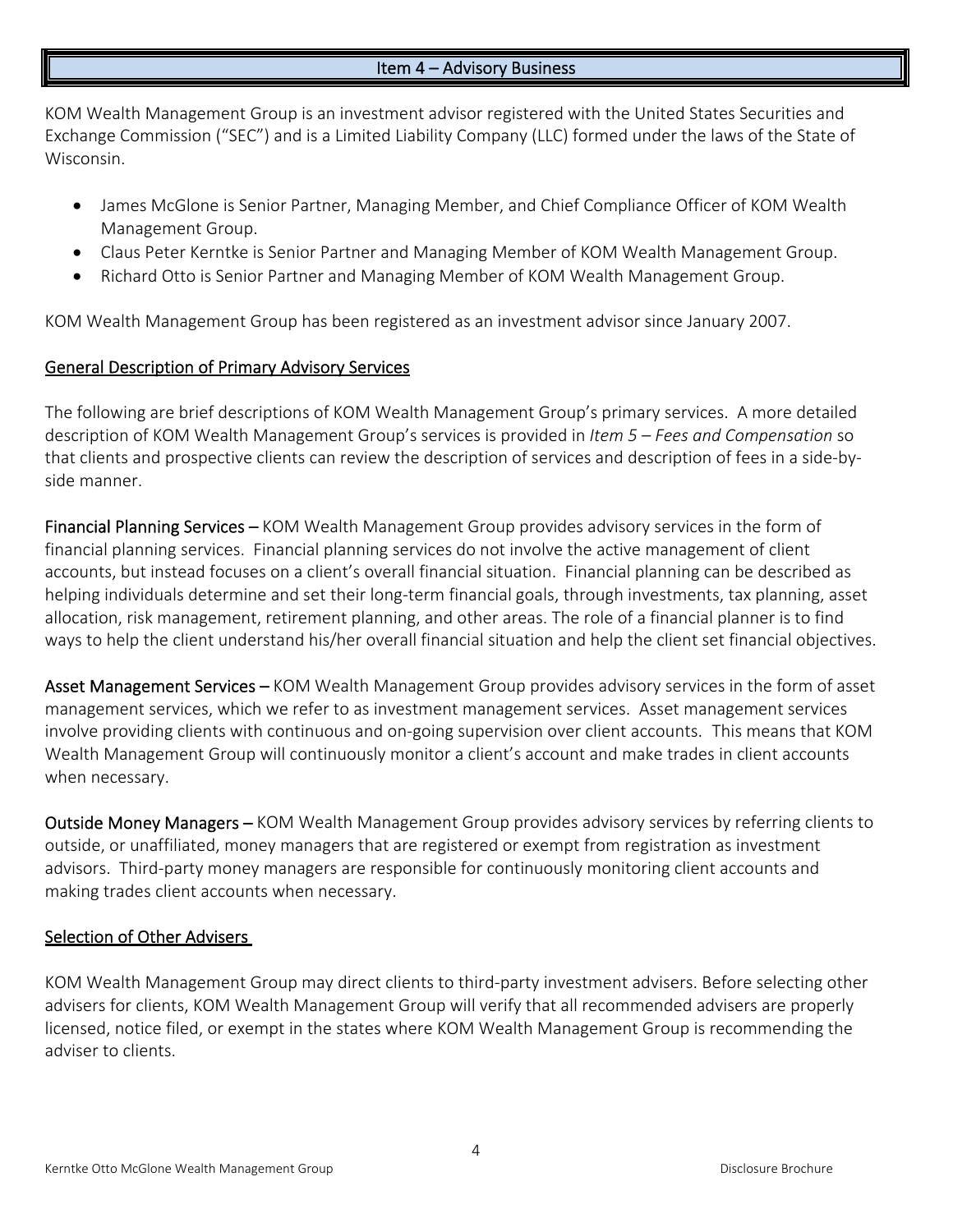### Limits Advice to Certain Types of Investments

KOM Wealth Management Group provides investment advice on the following types of investments:

- No-Load (i.e. no trading fee) and Load-Waived (i.e. trading fee waived) Mutual Fund Shares
- Exchange-listed securities (i.e. stocks)
- Securities traded over-the-counter (i.e. stocks)
- Fixed income securities (i.e. bonds)
- Closed-End Funds and Exchange Traded Funds (ETFs)
- **•** Foreign Issues
- Warrants
- Corporate debt securities (other than commercial paper)
- Commercial paper
- Certificates of deposit
- **•** Municipal securities
- Variable life insurance
- Variable annuities
- United States government securities
- Options contracts on securities and commodities
- Interests in partnerships investing in real estate and oil and gas interests

KOM Wealth Management Group does not provide advice on futures contracts on tangibles and intangibles.

KOM Wealth Management Group may recommend clients that are "accredited investors" as defined under Rule 501 of the Securities Act of 1933, as amended, invest in private placement securities, which may include debt, equity, and/or pooled investment vehicles when such a recommendation is consistent with the client's investment objectives. When KOM Wealth Management Group recommends that the client invest in private placement securities, KOM Wealth Management Group receives no additional compensation but will continue to receive applicable investment advisory fees on the client's assets under management.

KOM Wealth Management Group allocates its client's investment management assets, on a discretionary and/or a non‐discretionary basis among all types of investments that are listed above as types of investments on which we may provide investment advice. *(Please refer to Item 8 – Methods of Analysis, Investment Strategies and Risk of Loss for more information.)* 

# Tailor Advisory Services to Individual Needs of Clients

KOM Wealth Management Group's services are always provided based on the individual needs of each client. This means, for example, that you are given the ability to impose restrictions on the accounts we manage for you, including specific investment selections and sectors. We work with each client on a one‐on‐one basis through interviews and questionnaires to determine the client's investment objectives and suitability information.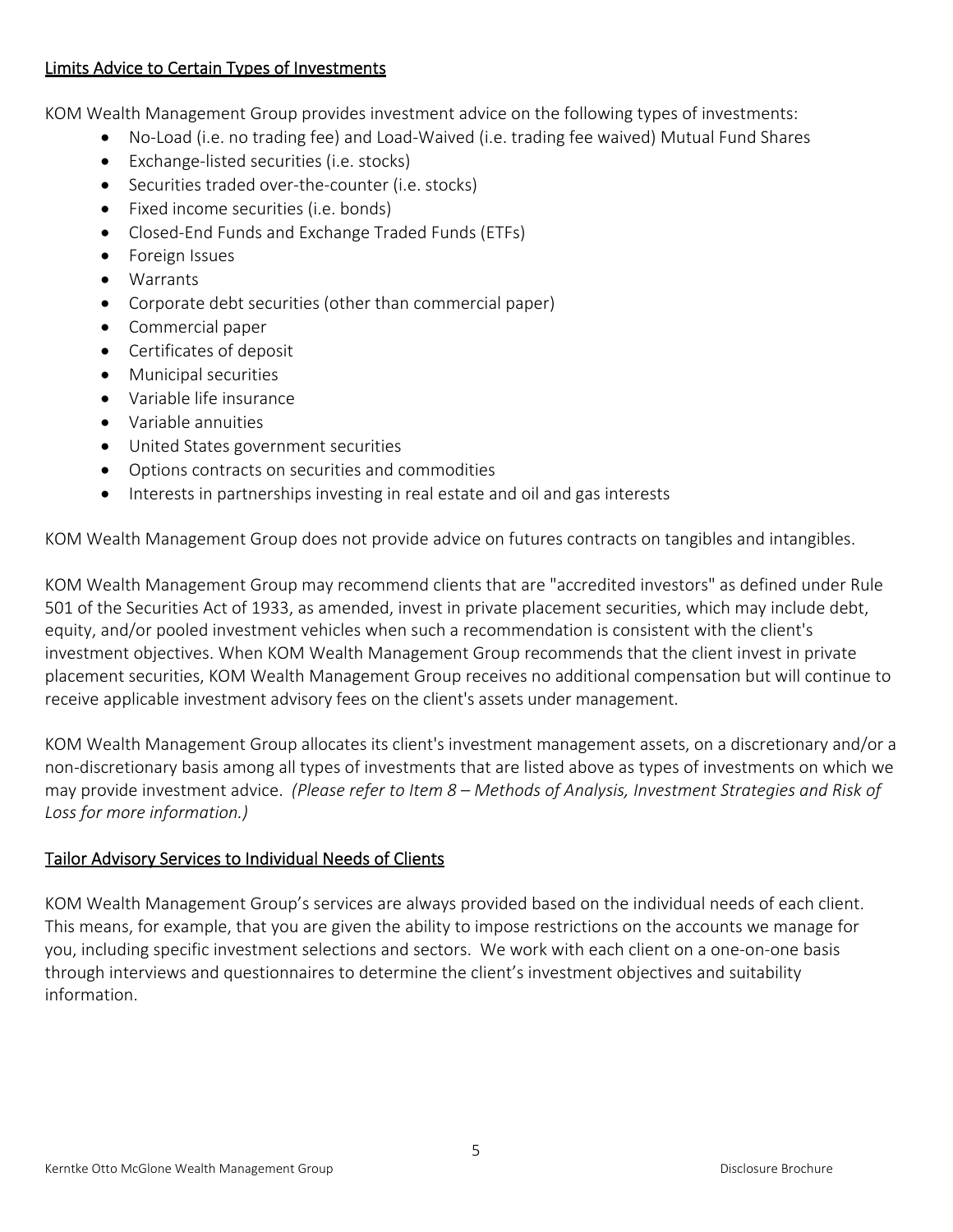# Client Assets Managed by KOM Wealth Management Group

The amount of clients' assets managed by KOM Wealth Management Group totaled \$329,797,657.00 as of December 2021. Of these assets \$324,049,290.00 are managed on a discretionary basis and \$5,748,367.00 of assets are managed on a non-discretionary basis.

# Item 5 – Fees and Compensation

In addition to the information provide in *Item 4 – Advisory Business*, this section provides additional details regarding our services along with descriptions of each service's fees and compensation arrangements.

KOM Wealth Management Group is an investment adviser providing financial planning, consulting, and investment management services to individuals, pension and profit‐sharing plans, trusts, estates, charitable organizations, corporations and business entities. KOM Wealth Management Group, depending upon the engagement, offers its services on a fee basis which may include hourly and/or fixed fees as well as fees based upon the value of assets under management. Alternatively, certain of KOM Wealth Management Group's *Advisory Affiliates (Advisory Affiliates is defined as 1) All Kerntke Otto McGlone Wealth Management Group officers, partners, or directors; 2) all persons directly or indirectly controlling or controlled by Kerntke Otto McGlone Wealth Management Group; and 3) All current employees other than employees performing only clerical, administrative support or similar functions)* may offer insurance products under a commission arrangement, which may be used to offset KOM Wealth Management Group's fees (as discussed below). Prior to engaging KOM Wealth Management Group to provide any of the foregoing investment advisory services, the client will be required to enter into one or more written agreements with KOM Wealth Management Group setting forth the terms and conditions under which our firm will render its services (collectively the *"Agreement").*

# Financial Planning and Consulting Services

KOM Wealth Management Group provides its clients with a broad range of comprehensive financial planning and consulting services (which may include non‐investment related matters). KOM Wealth Management Group will charge a fixed fee and/or hourly fee for these services. Our financial planning and consulting fees are negotiable, but generally range from \$1,250 to \$14,000 annually on a fixed fee basis and/or from \$125 to \$400 on an hourly rate basis, depending upon the level and scope of the services and the professional rendering the financial planning and/or the consulting services. If the client engages KOM Wealth Management Group for additional investment advisory services, we may offset all or a portion of our fees for those services based upon the amount paid for the financial planning and/or consulting services. Financial planning services typically are provided at no additional charge to clients who have contracted for asset management services.

Prior to engaging KOM Wealth Management Group to provide financial planning and/or consulting services, the client will generally be required to enter into a written agreement with KOM Wealth Management Group setting forth the terms and conditions of the engagement and describing the scope of the services to be provided and the portion of the fee that is due from the client prior to our firm commencing services. Generally, KOM Wealth Management Group requires one‐half of the financial planning / consulting fee (estimated hourly or fixed) to be paid upon entering the written agreement. The balance is generally due upon delivery of the financial plan or completion of the agreed upon financial planning or consulting services. Either party may terminate the agreement by written notice to the other party. In the event the client terminates KOM Wealth Management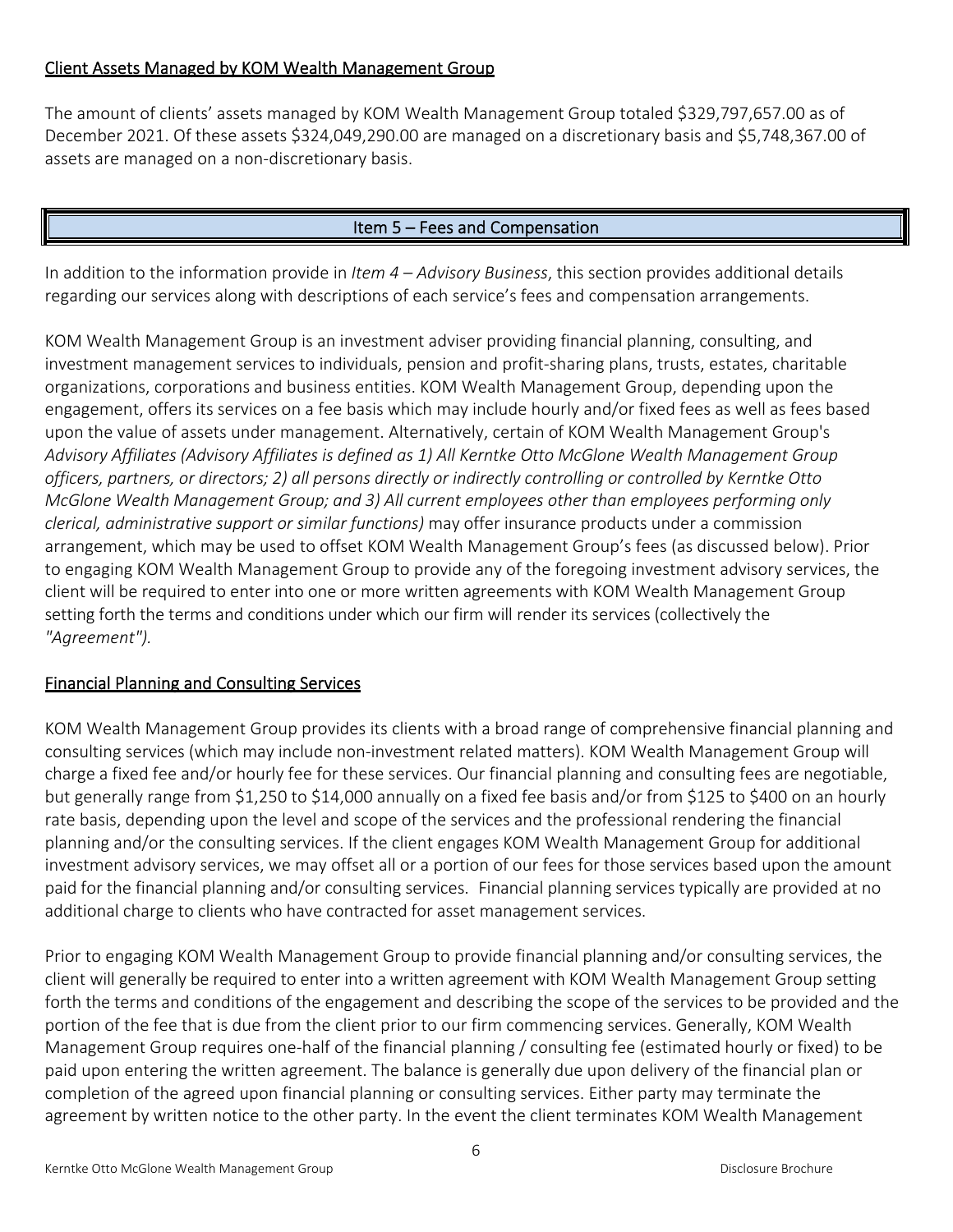Group's financial planning and/or consulting services, the balance of our unearned fees (if any) will be refunded to the client. If termination occurs within five business days of entering into an agreement for such services, the client will be entitled to a full refund.

In performing its services, KOM Wealth Management Group will not be required to verify any information received from the client or from the client's other professionals (e.g., attorney, accountant, etc.) and is expressly authorized to rely on such information. We may recommend that you implement our financial planning/consulting recommendations through our firm, our *Advisory Affiliates* in their individual capacities as insurance agents (if/as applicable), and/or other professionals. A conflict of interest exists if KOM Wealth Management Group recommends its own services. You are under no obligation to act upon any of the recommendations made by KOM Wealth Management Group under a financial planning/consulting engagement and/or to engage the services of any such recommended professional, including KOM Wealth Management Group itself. You retain absolute discretion over all such implementation decisions and are free to accept or reject any of our firm's recommendations. Moreover, each client is advised that it remains the client's responsibility to promptly notify KOM Wealth Management Group if there is ever any change in the client's financial situation or investment objectives for the purpose of reviewing, evaluating, or revising KOM Wealth Management Group's previous recommendations and/or services.

#### Investment Management Services

In the event the client determines to engage KOM Wealth Management Group to provide investment management services, our firm will provide the investment management services on a fee basis. KOM Wealth Management Group charges an annual fee based upon a percentage of the market value of the assets being managed by our firm. KOM Wealth Management Group's annual fee is exclusive of, and in addition to brokerage commissions, transaction fees, and other related costs and expenses which are incurred by the client. However, our firm will not receive any portion of these commissions, fees, and costs. KOM Wealth Management Group's annual fee is prorated and charged quarterly, in advance, based upon the market value of the assets on the last day of the previous quarter. The annual fee will vary (between 0.05% and 2.00%) depending upon the market value of the assets under management and the complexity of investment management services to be rendered.

The client may make additions to and withdrawals from the client's account at any time. This Agreement will continue in effect from the date set forth above and may be terminated at any time upon receipt of written notice to terminate by either party to the other, which written notice must be manually signed by the terminating party. Termination of this Agreement will not affect (i) the validity of any action previously taken by us under this Agreement; (ii) liabilities or obligations of the parties from transactions initiated before termination of this Agreement; or (iii) your obligation to pay us fees that have already been earned under this Agreement. Upon the termination of this Agreement, we will not have any continuing obligation to take any action. If you terminate this Agreement after the commencement of a calendar quarter billing period, the unearned portion of the Management Fee will be promptly refunded subject to an account closing fee of up to \$250.

Additions may be in cash or securities provided that KOM Wealth Management Group reserves the right to liquidate any transferred securities or decline to accept particular securities into a client's account. KOM Wealth Management Group may consult with its clients about the options and ramifications of transferring securities. However, clients are advised that when transferred securities are liquidated, they are subject to transaction fees, fees assessed at the mutual fund level (i.e. contingent deferred sales charge) and/or tax ramifications.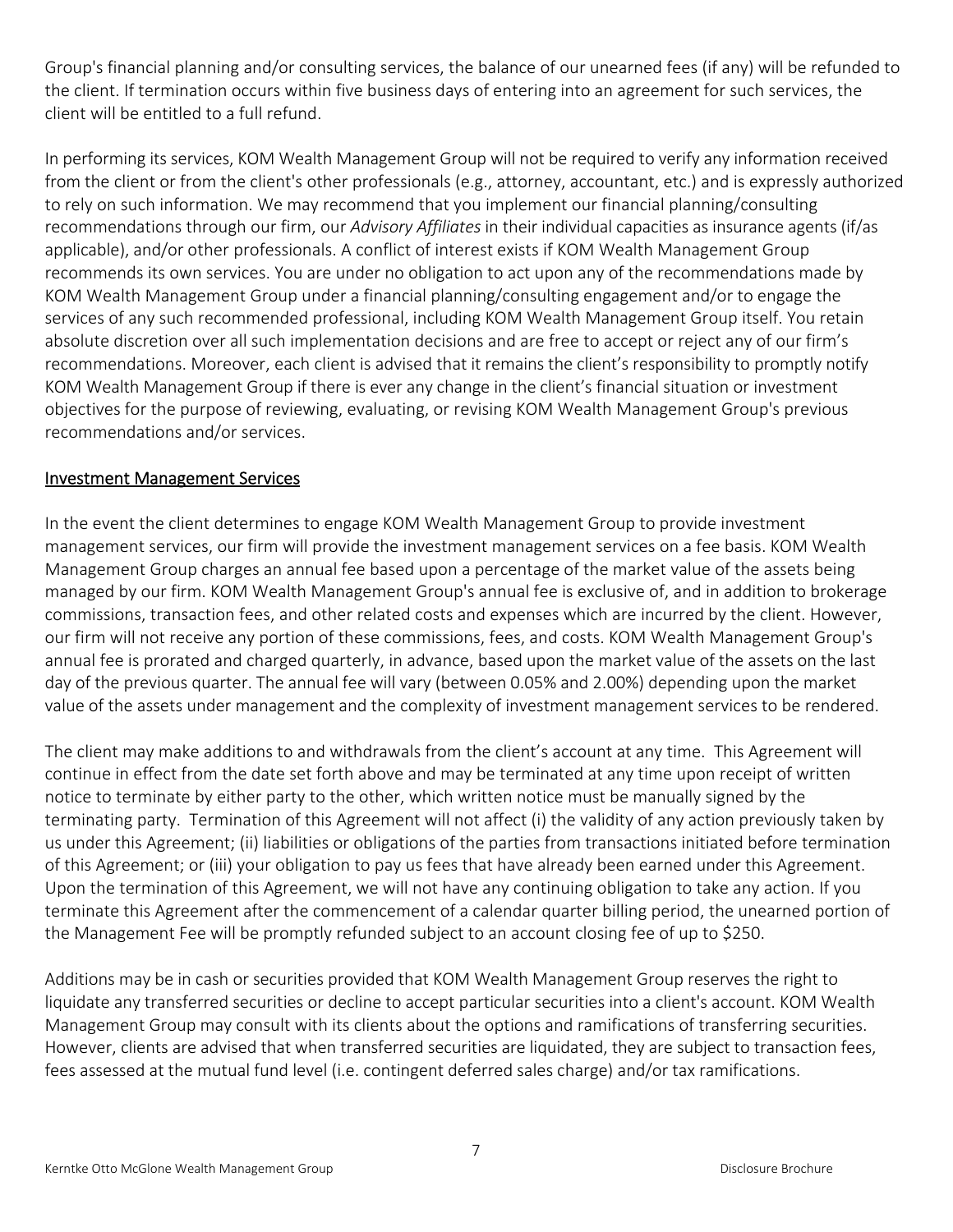KOM Wealth Management Group, in its sole discretion, may negotiate to charge a lesser management fee based upon certain criteria (i.e., anticipated future earning capacity, anticipated future additional assets, dollar amount of assets to be managed, related accounts, account composition, pre‐existing client, account retention, *pro bono*  activities, etc.). Clients may incur certain charges imposed by the account custodian and other third parties, such as fees charged by *Independent Managers* (as defined below), custodial fees, charges imposed directly by a mutual fund or exchange traded fund in the account, which will be disclosed in the fund's prospectus (e.g., fund management fees and other fund expenses), deferred sales charges, odd‐lot differentials, transfer taxes, wire transfer and electronic fund fees, and other fees and taxes on brokerage accounts and securities transactions. Additionally, for assets outside of any wrap fee programs, clients may incur brokerage commissions and transaction fees. Such charges, fees and commissions are exclusive of and in addition to KOM Wealth Management Group's fee.

KOM Wealth Management Group's *Agreement* and/or the separate agreement with the account custodian may authorize KOM Wealth Management Group through the account custodian to debit the client's account for the amount of KOM Wealth Management Group's fee and to directly remit that management fee to KOM Wealth Management Group in accordance with applicable custody rules. The account custodian recommended by KOM Wealth Management Group has agreed to send a statement to the client, at least quarterly, indicating all amounts disbursed from the account including the amount of management fees paid directly to KOM Wealth Management Group.

To the extent that a client authorizes the use of margin, and margin is thereafter employed by KOM Wealth Management Group in the management of the client's investment portfolio, the market value of the client's account and the corresponding fee payable by the client to KOM Wealth Management Group will be increased. As a result, in addition to understanding and assuming the additional principal risks associated with the use of margin, clients authorizing margin are advised of the potential conflict of interest in that the client's decision to employ margin will correspondingly increase the management fee payable to KOM Wealth Management Group. Accordingly, the decision whether to employ margin is left exclusively to the discretion of the client.

# Recommend Independent Managers

KOM Wealth Management Group may also recommend that certain clients authorize the active discretionary management of a portion of their assets by and/or among certain independent investment managers) either directly or through a wrap fee program *("Independent Manager(s))* based upon the stated investment objectives of the client. The terms and conditions under which the client will engage the *Independent Manager(s)* will be set forth in separate written agreements between (1) the client and KOM Wealth Management Group and (2) the client and the designated *Independent Manager(s)* and/or wrap fee program sponsor. KOM Wealth Management Group will continue to render advisory services to the client relative to the ongoing monitoring and review of account performance, for which KOM Wealth Management Group receives an annual advisory fee which is based upon a percentage of the market value of the assets being managed by the designated *Independent Manager(s).*  Factors that KOM Wealth Management Group considers in recommending *Independent Manager(s)* include the client's stated investment objective(s), management style, performance, reputation, financial strength, reporting, pricing, and research. The investment management fees charged by the designated *Independent Manager(s),*  together with the fees charged by the wrap fee program sponsor and corresponding designated broker‐ dealer/custodian of the client's assets, may be exclusive of, and in addition to, KOM Wealth Management Group's investment advisory fee set forth above. As discussed above, the client may incur additional fees than those charged by KOM Wealth Management Group, the designated *Independent Manager(s),* wrap fee program sponsor (if applicable), and corresponding broker‐dealer and custodian.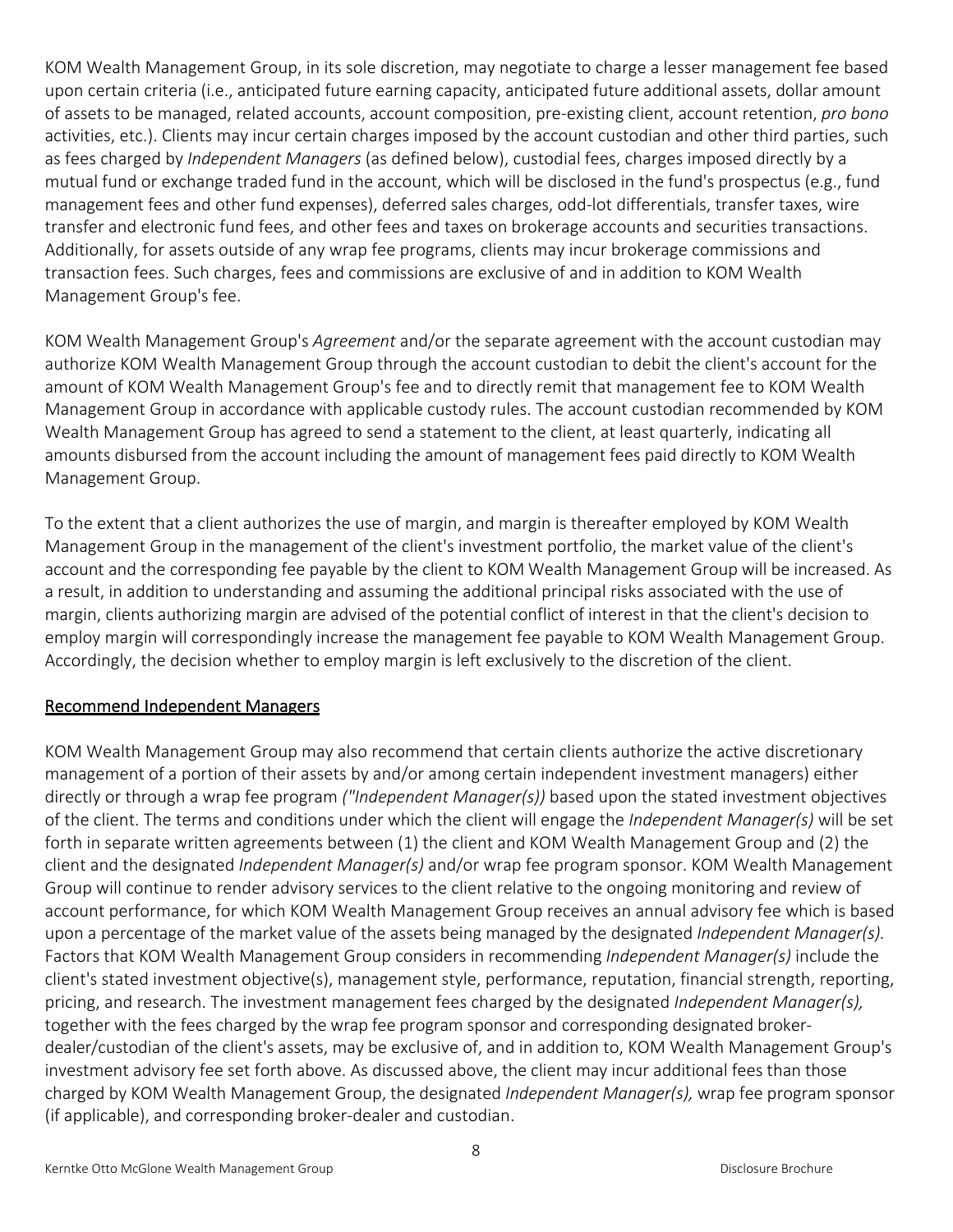In addition to KOM Wealth Management Group's written disclosure statement, the client will also receive the written disclosure statement of the designated *Independent Manager(s)* and wrap fee program sponsor (if applicable). Certain *Independent Manager(s)* may impose more restrictive account requirements and varying billing practices than KOM Wealth Management Group. In such instances, KOM Wealth Management Group may alter its corresponding account requirements and/or billing practices to accommodate those of the *Independent Manager(s)* or wrap fee program sponsor.

If KOM Wealth Management Group refers a client to certain Independent Manager(s) where our compensation is included in the advisory fee charged by such Independent Manager(s) and the client engages those Independent Manager(s), KOM Wealth Management Group will be compensated for its services by receipt of a fee paid directly to KOM Wealth Management Group by the Independent Manager(s) in accordance with the requirements of Rule 206(4)‐3 of the Investment Advisers Act of 1940, as amended, and any corresponding state securities laws, rules, regulations, or requirements. Any such fee will be paid solely from the Independent Manager(s) investment management fee or the program fee of the wrap fee program (as appropriate) and will not result in any additional charge to the client.

# Selection of Other Advisors Fees

KOM Wealth Management Group may direct clients to third‐party investment advisers. KOM Wealth Management Group will be compensated via a fee share from the advisers to which it directs those clients. The fees shared are negotiable and will not exceed any limit imposed by any regulatory agency. The notice of termination requirement and payment of fees for third-party investment advisers will depend on the specific third-party adviser selected.

KOM Wealth Management Group may specifically direct clients to Zacks Investment Management. The annual fee schedule is as follows:



- Zacks Investment Management Annual Fee
	- o Annual Fee Received by Zacks: Their 0.25% or 0.28% fee on the Managed Account(s)
		- **AUM Range Minimum Fee is 0.28%/Year if KOM Wealth Management Group has less than** \$20,000,000
		- AUM Range Maximum fee is 0.25%/Year if KOM Wealth Management Group has more than \$20,000,000
- KOM Wealth Management Group Annual Fee
	- o Annual Fee Received by KOM: Based on Client's KOM Wealth Management Group Fee Agreement
		- Based on the assets under management with KOM Wealth Management.
- Zacks' Annual Fee + KOM's Annual Fee = Total Annual Fee Paid by Client
	- o Fees are paid quarterly in arrears.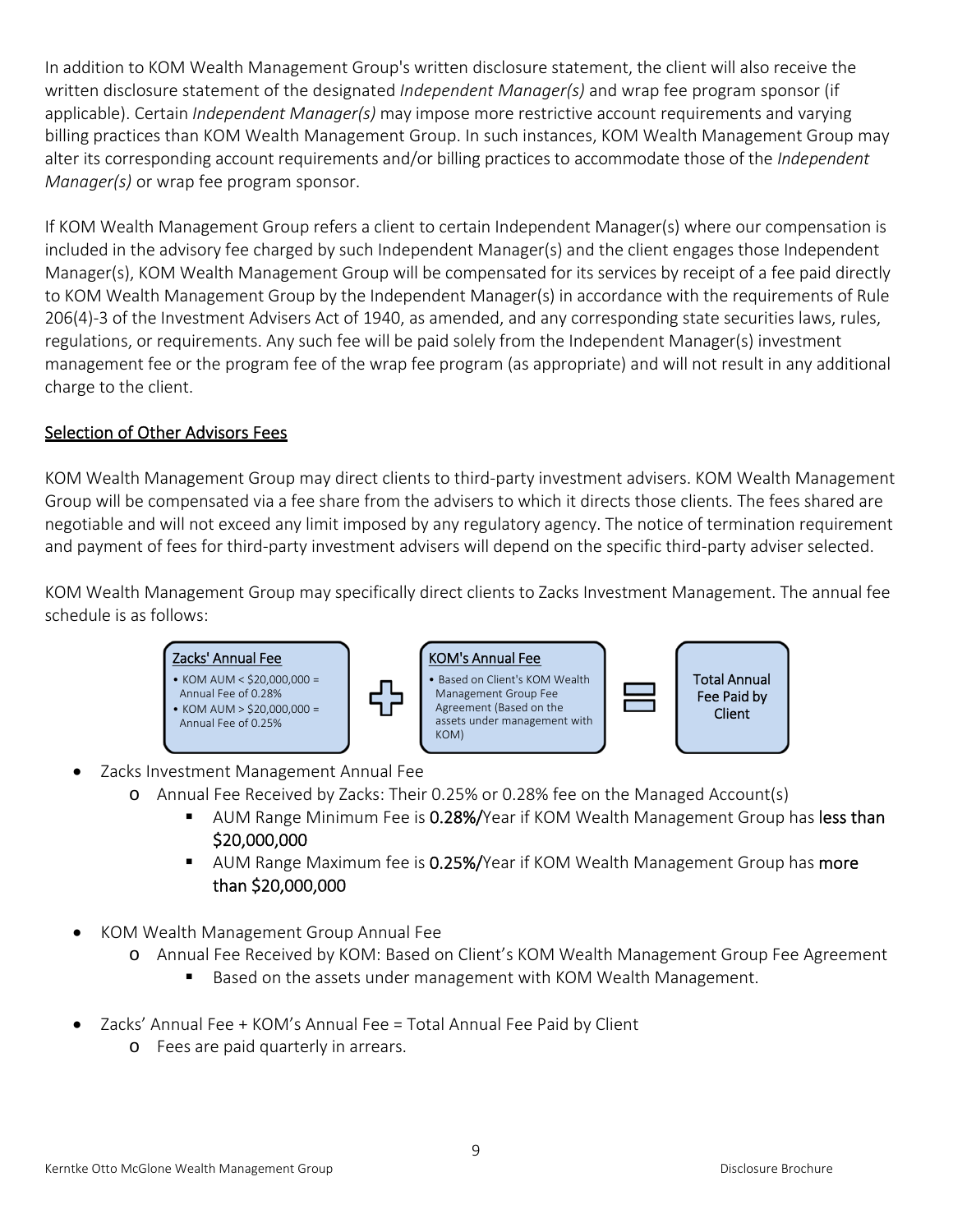# Non‐Discretionary Investment Management (Allocation Recommendations)

KOM Wealth Management Group also may render non‐discretionary investment management services to clients relative to: (1) variable life/annuity products that they may own, and/or (2) their individual employer‐sponsored retirement plans. In so doing, KOM Wealth Management Group's either directs or recommends the allocation of client assets among the various mutual fund sub‐ accounts that comprise the variable life/annuity product or the retirement plan. The client assets will be maintained at either the specific insurance company that issued the variable life/annuity product, which is owned by the client, or at the custodian designated by the sponsor of the client's retirement plan.

The client may make additions to and withdrawals from the client's account at any time. This Agreement will continue in effect from the date set forth above and may be terminated at any time upon receipt of written notice to terminate by either party to the other, which written notice must be manually signed by the terminating party. Termination of this Agreement will not affect (i) the validity of any action previously taken by us under this Agreement; (ii) liabilities or obligations of the parties from transactions initiated before termination of this Agreement; or (iii) your obligation to pay us fees that have already been earned under this Agreement. Upon the termination of this Agreement, we will not have any continuing obligation to take any action. If you terminate this Agreement after the commencement of a calendar quarter billing period, the unearned portion of the Management Fee will be promptly refunded subject to an account closing fee of up to \$250.

For the initial quarter of investment management services, the first quarter's fees will be calculated on a *pro rata* basis and charged in arrears at the time the first full quarter's fee is charged. The *Agreement* between KOM Wealth Management Group and the client will continue in effect until terminated by either party pursuant to the terms of the *Agreement.* KOM Wealth Management Group's annual fee will be prorated through the date of termination and any remaining balance will be charged or refunded to the client, as appropriate, in a timely manner.

Additions may be in cash or securities provided that KOM Wealth Management Group reserves the right to liquidate any transferred securities or decline to accept particular securities into a client's account. KOM Wealth Management Group may consult with its clients about the options and ramifications of transferring securities. However, clients are advised that when transferred securities are liquidated, they are subject to transaction fees, fees assessed at the mutual fund level (i.e. contingent deferred sales charge) and/or tax ramifications.

KOM Wealth Management Group's clients are advised to promptly notify KOM Wealth Management Group if there are ever any changes in their financial situation or investment objectives or if they wish to impose any reasonable restrictions upon KOM Wealth Management Group's management services. Neither KOM Wealth Management Group nor the client may assign the *Agreement* without the consent of the other party. Transactions that do not result in a change of actual control or management of KOM Wealth Management Group will not be considered an assignment.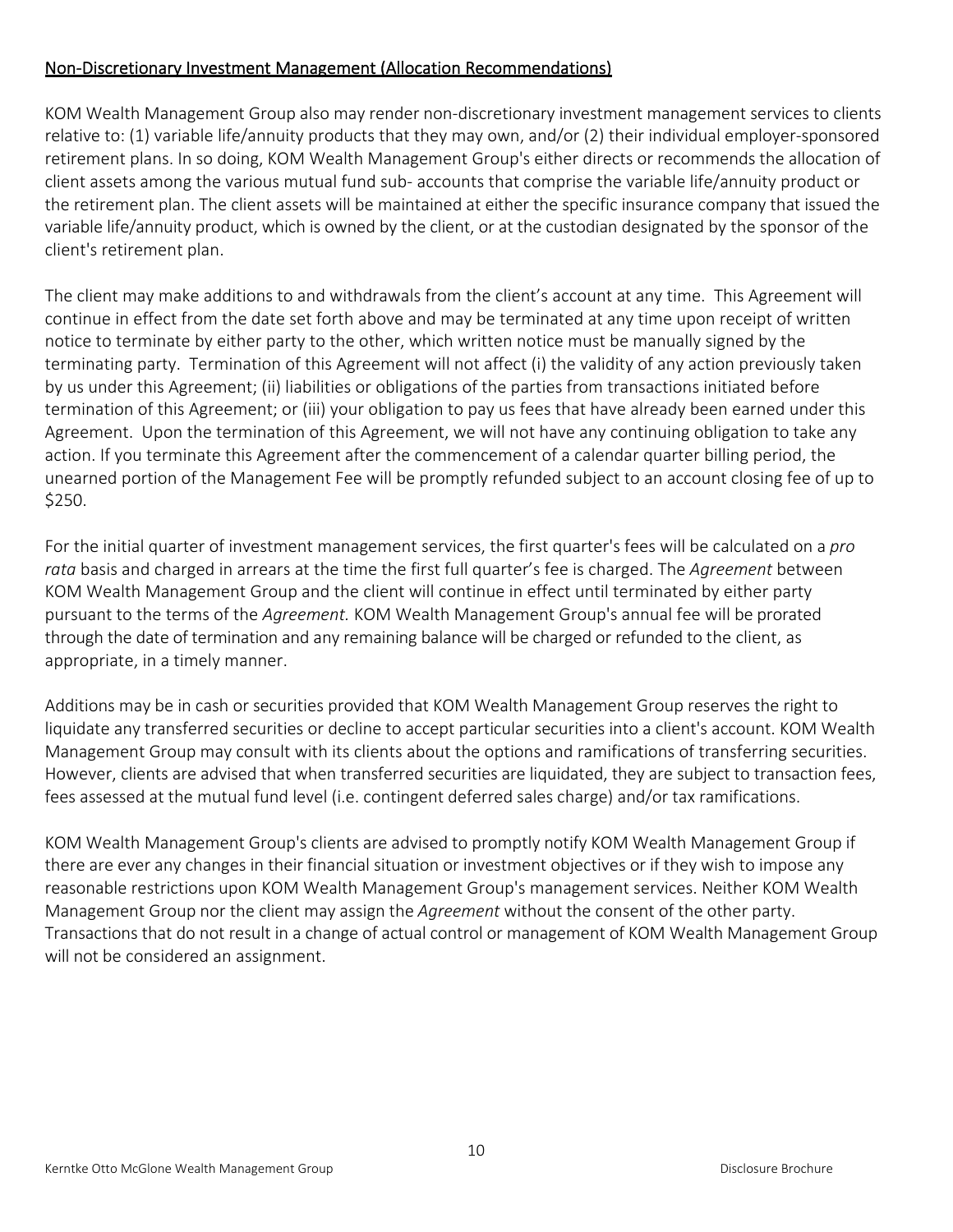#### Item 6 – Performance‐Based Fees and Side‐By‐Side Management

Item 6 is not applicable to this Disclosure Brochure because KOM Wealth Management Group does not charge or accept performance‐based fees. Performance‐based fees are fees based on a share of capital gains on or capital appreciation of the assets held within a client's account.

# Item 7 – Types of Clients

KOM Wealth Management Group generally provides investment advice to the following types of clients:

- Individuals
- High-Net Worth Individuals
- Pension and profit-sharing plans
- Trusts, estates, or charitable organizations
- Corporations or business entities other than those listed above

#### Minimum Investment Amounts Required

There are no minimum investment amounts or conditions required for establishing an account managed by KOM Wealth Management Group. However, all clients are required to execute an agreement for services in order to establish a client arrangement with KOM Wealth Management Group and/or any recommended Independent Manager or sponsor of third‐party money manager platforms.

Certain Independent Manager(s) or wrap fee program sponsors may impose more restrictive account requirements and varying billing practices than the KOM Wealth Management Group. In such instances, we may alter our corresponding account requirements and/or billing practices to accommodate those of the Independent Manager(s) or wrap fee program sponsors.

#### Item 8 – Methods of Analysis, Investment Strategies and Risk of Loss

#### Methods of Analysis

KOM Wealth Management Group uses the following methods of analysis in formulating investment advice:

Cyclical – Analyzes the investments sensitive to business cycles and whose performance is strongly tied to the overall economy. For example, cyclical companies tend to make products or provide services that are in lower demand during downturns in the economy and higher demand during upswings. Examples include the automobile, steel, and housing industries. The stock price of a cyclical company will often rise just before an economic upturn begins and fall just before a downturn begins. Investors in cyclical stocks try to make the largest gains by buying the stock at the bottom of a business cycle, just before a turnaround begins.

Fundamental – A method of evaluating a security by attempting to measure its intrinsic value by examining related economic, financial and other qualitative and quantitative factors. Fundamental analysts attempt to study everything that can affect the security's value, including macroeconomic factors (like the overall economy and industry conditions) and individually specific factors (like the financial condition and management of companies). The end goal of performing fundamental analysis is to produce a value that an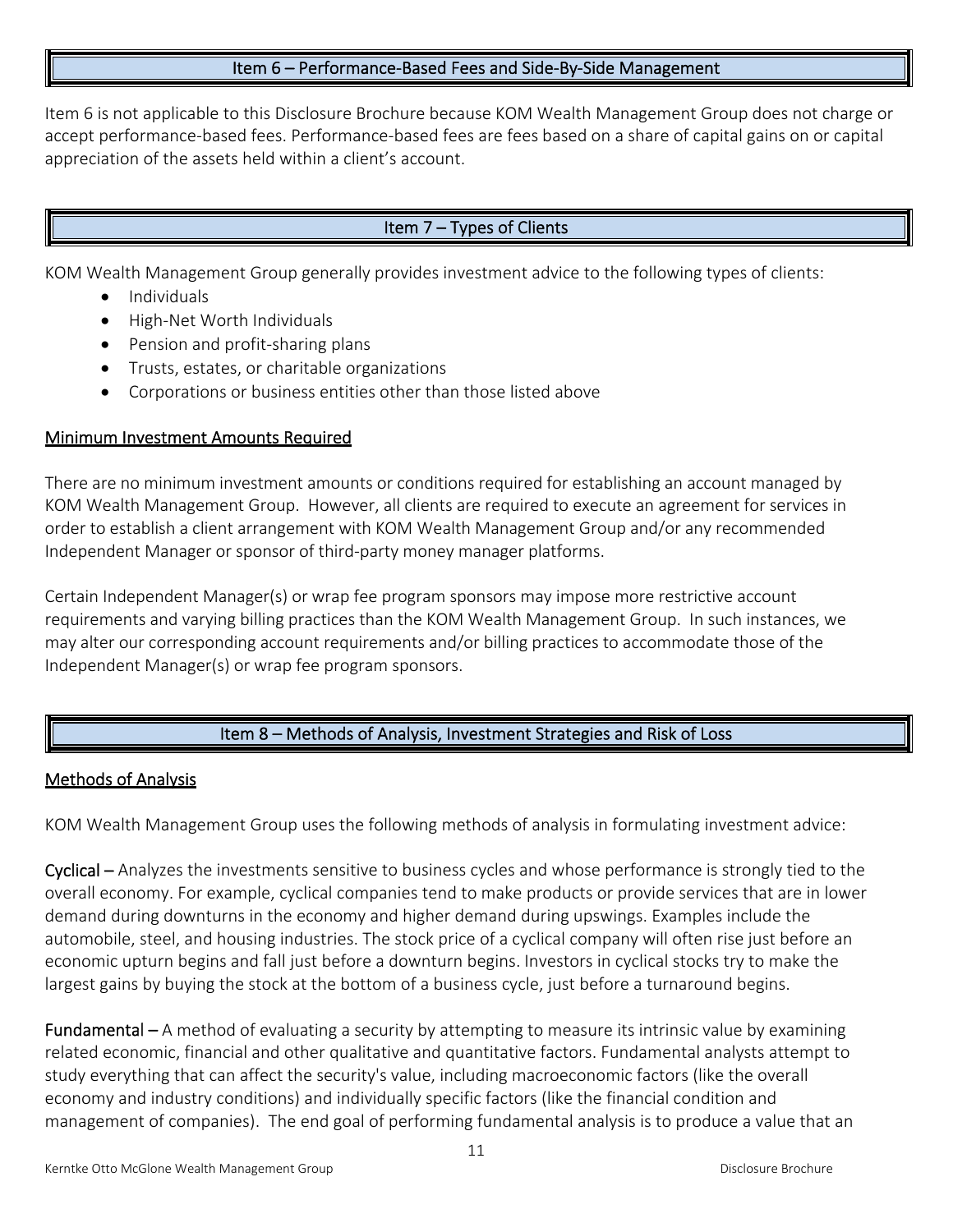investor can compare with the security's current price in hopes of figuring out what sort of position to take with that security (underpriced = buy, overpriced = sell or short). This method of security analysis is considered to be the opposite of technical analysis. Fundamental analysis is about using real data to evaluate a security's value. Although most analysts use fundamental analysis to value stocks, this method of valuation can be used for just about any type of security.

Technical – A method of evaluating securities by analyzing statistics generated by market activity, such as past prices and volume. Technical analysts do not attempt to measure a security's intrinsic value, but instead use charts and other tools to identify patterns that can suggest future activity. Technical analysts believe that the historical performance of stocks and markets are indications of future performance.

# Investment Strategies

KOM Wealth Management Group uses the following investment strategies when managing client assets and/or providing investment advice:

- Long-Term Purchases: Investments held at least a year.
- Short-Term Purchases: Investments sold within a year.
- Trading: Investments sold within 30 days.
- Margin Transactions: When an investor buys a stock on margin, the investor pays for part of the purchase and borrows the rest from a brokerage firm. For example, an investor may buy \$5,000 worth of stock in a margin account by paying for \$2,500 and borrowing \$2,500 from a brokerage firm. Clients cannot borrow stock from KOM Wealth Management Group.
- Option Writing (Including Covered Options, Uncovered Options, or Spreading Strategies): Options are contracts giving the purchaser the right to buy or sell a security, such as stocks, at a fixed price within a specific period of time.

KOM Wealth Management Group may recommend that clients authorize the active discretionary management of a portion of their assets by and/or among certain *Independent Manager(s)* based upon the stated investment objectives of the client. When recommending or selecting an *Independent Manager* for a client, KOM Wealth Management Group will review information about the *Independent Manager(s)* such as its disclosure statement and/or material supplied by the *Independent Manager(s)* or independent third parties for a description of the *Independent Manager's* investment strategies, past performance and risk results to the extent available. KOM Wealth Management Group will continue to render services to the client relative to the discretionary and/or nondiscretionary selection or recommendation of *Independent Manager(s)* as well as the monitoring and review of account performance and client investment objectives.

# Risk of Loss

Past performance is not indicative of future results. Therefore, you should never assume that future performance of any specific investment or investment strategy will be profitable. Investing in securities (including stocks, mutual funds, and bonds) involves risk of loss. Further, depending on the different types of investments there may be varying degrees of risk. You should be prepared to bear investment loss including loss of original principal.

Because of the inherent risk of loss associated with investing, KOM Wealth Management Group is unable to represent, guarantee, or even imply that our services and methods of analysis can or will predict future results, successfully identify market tops or bottoms, or insulate you from losses due to market corrections or declines.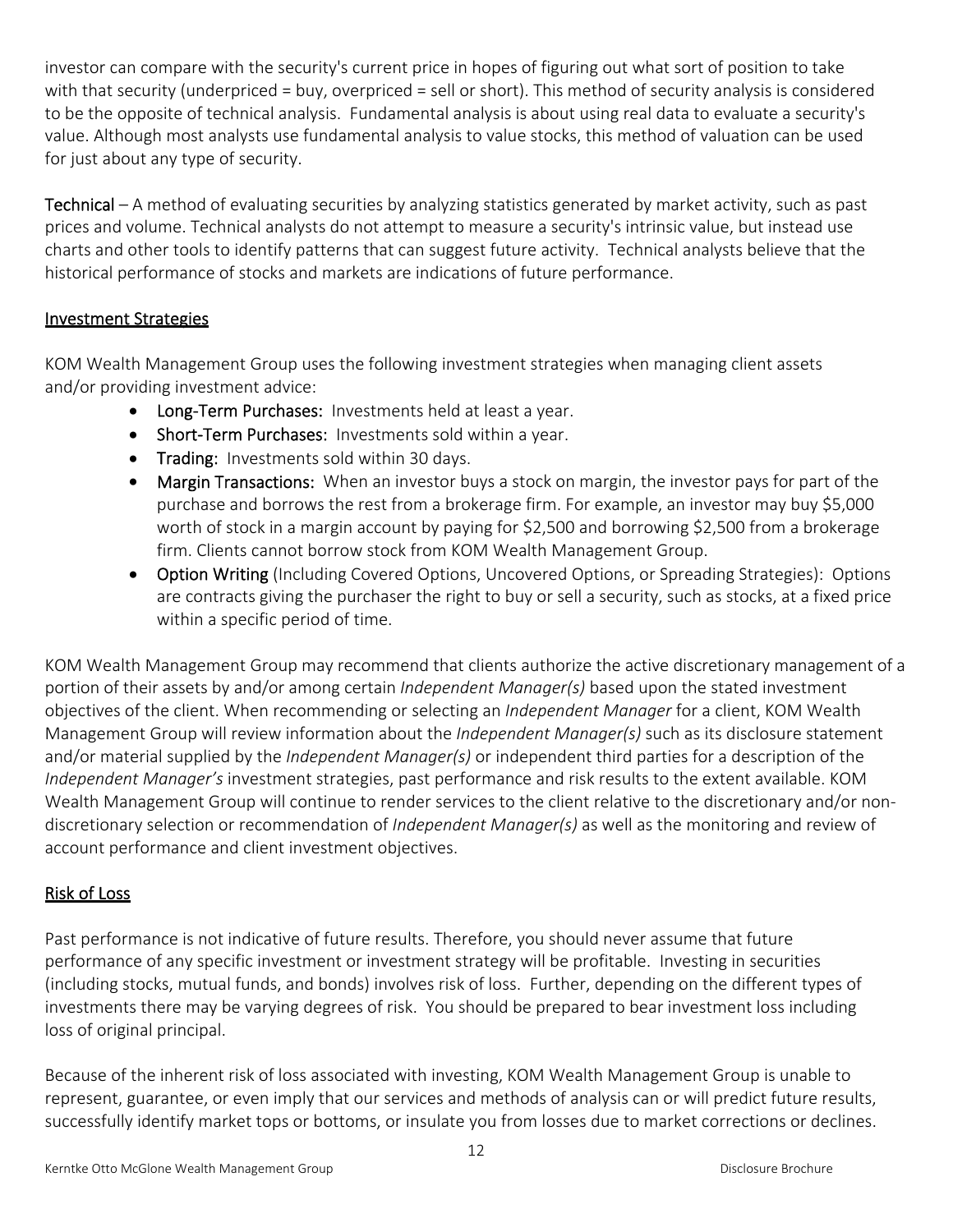There are certain additional risks associated when investing in securities through our investment management program.

- Market Risk Either the stock market as a whole, or the value of an individual company, goes down resulting in a decrease in the value of client investments. This is also referred to as systemic risk.
- **Equity (Stock) Market Risk** Common stocks are susceptible to general stock market fluctuations and to volatile increases and decreases in value as market confidence in and perceptions of their issuers change. If you held common stock, or common stock equivalents, of any given issuer, you would generally be exposed to greater risk than if you held preferred stocks and debt obligations of the issuer.
- Company Risk When investing in stock positions, there is always a certain level of company or industry specific risk that is inherent in each investment. This is also referred to as unsystematic risk and can be reduced through appropriate diversification. There is the risk that the company will perform poorly or have its value reduced based on factors specific to the company or its industry. For example, if a company's employees go on strike or the company receives unfavorable media attention for its actions, the value of the company may be reduced.
- Fixed Income Risk When investing in bonds, there is the risk that issuer will default on the bond and be unable to make payments. Further, individuals who depend on set amounts of periodically paid income face the risk that inflation will erode their spending power. Fixed-income investors receive set, regular payments that face the same inflation risk.
- Options Risk Options on securities may be subject to greater fluctuations in value than an investment in the underlying securities. Purchasing and writing put and call options are highly specialized activities and entail greater than ordinary investment risks.
- **ETF and Mutual Fund Risk** When investing in an ETF or mutual fund, you will bear additional expenses based on your pro rata share of the ETF's or mutual fund's operating expenses, including the potential duplication of management fees. The risk of owning an ETF or mutual fund generally reflects the risks of owning the underlying securities the ETF or mutual fund holds. Clients will also incur brokerage costs when purchasing ETFs.
- Management Risk Your investment with our firm varies with the success and failure of our investment strategies, research, analysis and determination of portfolio securities. If our investment strategies do not produce the expected returns, the value of the investment will decrease.

# Item 9 – Disciplinary Information

Item 9 is not applicable to this Disclosure Brochure because there are no legal or disciplinary events that are material to a client's or prospective client's evaluation of our business or integrity.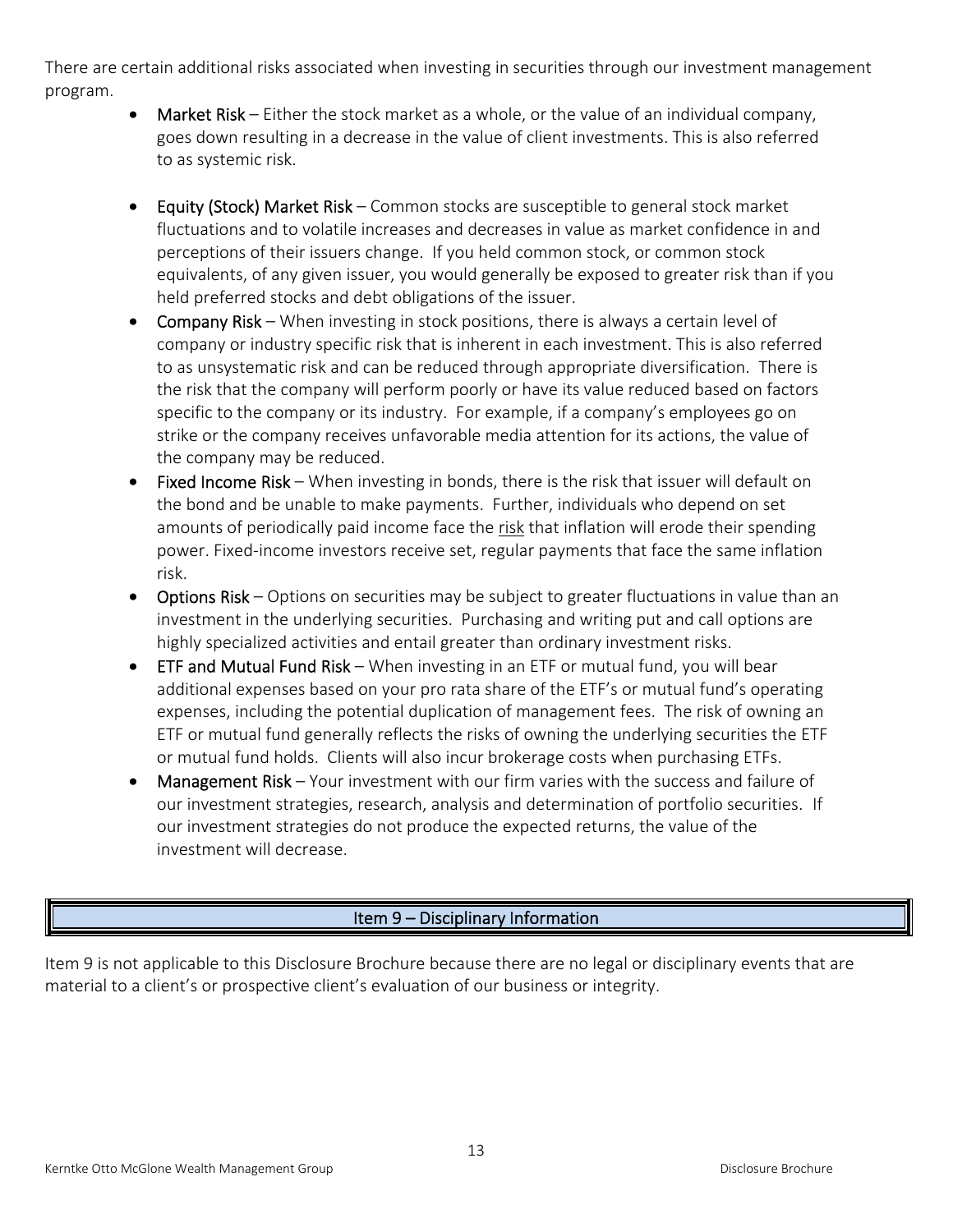#### Item 10 – Other Financial Industry Activities and Affiliations

KOM Wealth Management Group is not and does not have a related company that is a (1) broker/dealer, municipal securities dealer, government securities dealer or broker, (2) investment company or other pooled investment vehicle (including a mutual fund, closed‐end investment company, unit investment trust, private investment company or "hedge fund," and offshore fund), (3) other investment adviser or financial planner, (4) futures commission merchant, commodity pool operator, or commodity trading advisor, (5) banking or thrift institution, (6) accountant or accounting firm, (7) lawyer or law firm, (8) insurance company or agency, (9) pension consultant, (10) real estate broker or dealer, or (11) sponsor or syndicator of limited partnerships.

#### Other Business Activities

#### Licensed Insurance Agents

Certain of KOM Wealth Management Group's *Advisory Affiliates*; in their individual capacities, are also licensed insurance agents with various insurance companies, and in such capacity, may recommend, on a fully‐disclosed commission basis, the purchase of certain insurance products. While KOM Wealth Management Group does not sell such insurance products to its investment advisory clients, we do permit our *Advisory Affiliates,* in their individual capacities as licensed insurance agents, to sell insurance products to our firm's investment advisory clients. A conflict of interest exists to the extent that KOM Wealth Management Group recommends the purchase of insurance products where KOM Wealth Management Group's *Advisory Affiliates* receive insurance commissions or other additional compensation.

#### Third‐Party Money Managers

As described in *Item 4 – Advisory Business* and *Item 5 – Fees and Compensation*, KOM Wealth Management Group has formed relationships with independent, third‐party money managers.

KOM Wealth Management Group may recommend clients work directly with third‐party money managers. When we refer clients to a third‐party money manager, we will receive a portion of the fee charged by the third‐party money manager. Therefore, we have a conflict of interest in that we will only recommend third party money managers that will agree to compensate KOM Wealth Management Group by paying us a portion of the fees billed to your account managed by the third party money manager.

# Item 11 – Code of Ethics, Participation in Client Transactions and Personal Trading

#### Code of Ethics Summary

KOM Wealth Management Group has adopted a code of ethics that sets forth the standards of conduct expected of its associated persons and requires compliance with applicable securities laws *("Code of Ethics").*  In accordance with Section 204A of the Advisers Act, our *Code of Ethics* contains written policies reasonably designed to prevent the unlawful use of material non‐public information by KOM Wealth Management Group or any of our associated persons. The *Code of Ethics* also requires that certain of our personnel (called *"Access Persons")* report their personal securities holdings and transactions and obtain pre-approval of certain investments such as initial public offerings and limited offerings. Clients may contact the KOM Wealth Management Group to request a copy of our *Code of Ethics.*  Unless specifically permitted in our *Code of Ethics,*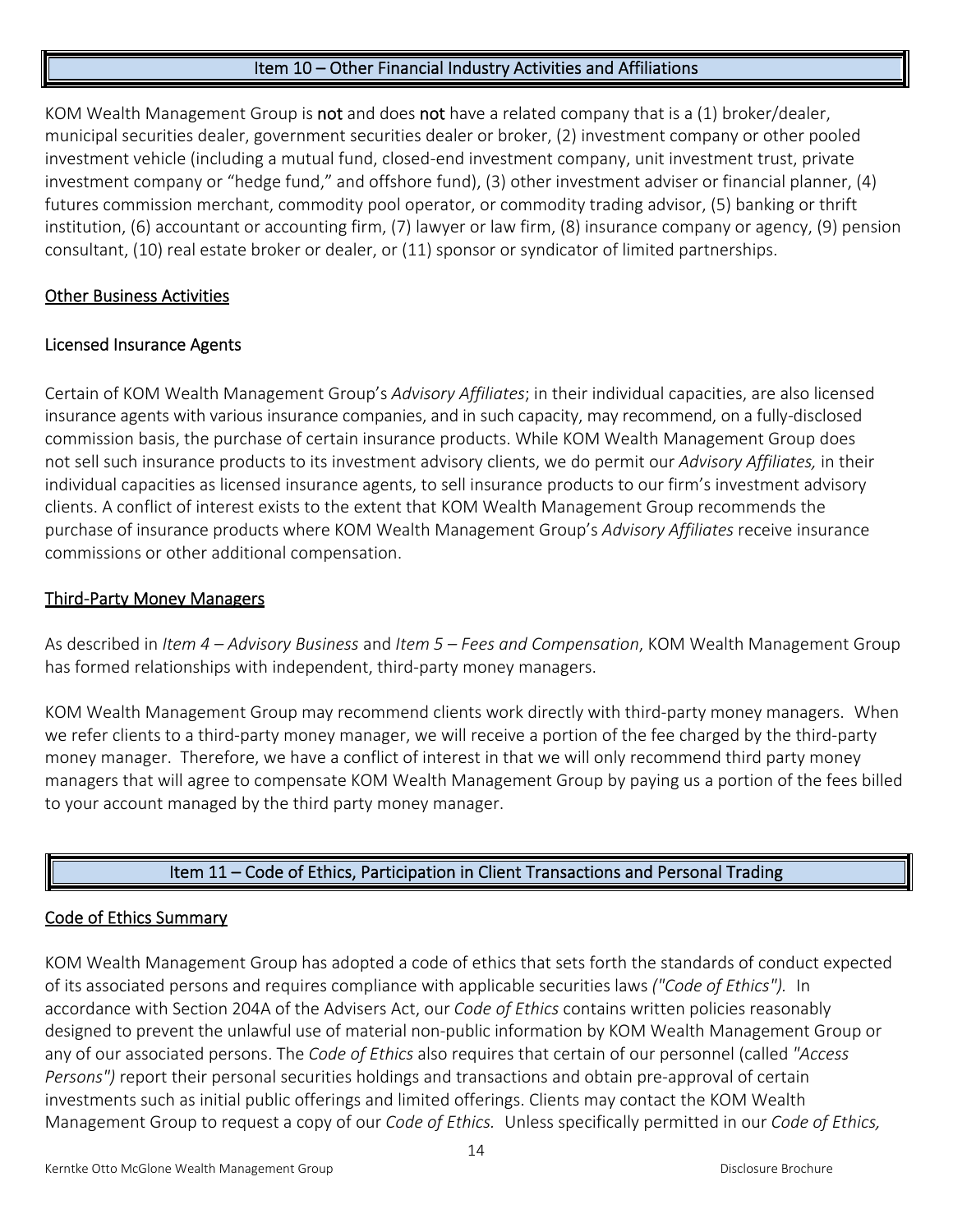none of our *Access Persons* may effect for themselves or for their immediate family (i.e., spouse, minor children, and adults living in the same household as *the Access Person)* any transactions in a security which is being actively purchased or sold, or is being considered for purchase or sale, on behalf of any of KOM Wealth Management Group's clients.

When the KOM Wealth Management Group is purchasing or considering for purchase any security on behalf of a client, no *Access Person* may effect a transaction in that security prior to the completion of the purchase or until a decision has been made not to purchase such security. Similarly, when KOM Wealth Management Group is selling or considering the sale of any security on behalf of a client, no *Access Person* may effect a transaction in that security prior to the completion of the sale or until a decision has been made not to sell such security. These requirements are not applicable to: (i) direct obligations of the Government of the United States; (ii) money market instruments, bankers' acceptances, bank certificates of deposit, commercial paper, repurchase agreements and other high quality short-term debt instruments, including repurchase agreements; (iii) shares issued by mutual funds or money market funds; (iv) shares issued by unit investment trusts that are invested exclusively in one or more mutual funds; and (v) shares in publicly traded companies that are highly liquid. We consider stocks with average daily trading volume of 10,000 shares or more as being highly liquid.

# Affiliate and Employee Personal Securities Transactions Disclosure

KOM Wealth Management Group or its associated persons may buy or sell for their personal accounts, investment products identical to those recommended to clients. This creates a potential conflict of interest. It is the express policy of KOM Wealth Management Group that all persons associated in any manner with our firm must place the interests of our firm's clients ahead of their own when implementing personal investments. KOM Wealth Management Group and our associated persons will not buy or sell securities for their personal account(s) where their decision is derived, in whole or in part, by information obtained as a result of employment or association with KOM Wealth Management Group unless the information is also available to the investing public upon reasonable inquiry. In order to minimize this conflict of interest, securities recommended by KOM Wealth Management Group are widely held and publicly traded.

# Item 12 – Brokerage Practices

Clients are under no obligation to act on the financial planning recommendations of KOM Wealth Management Group. If we assist in the implementation of any recommendations, we are responsible to ensure that the client receives the best execution possible.

As further discussed in response to Item 12 (below), KOM Wealth Management Group will generally recommend that clients utilize the brokerage and clearing services of Fidelity Investments and its affiliates (collectively referred to as *"Fidelity")* for investment management accounts.

KOM Wealth Management Group may only implement its investment management recommendations after the client has arranged for and furnished KOM Wealth Management Group with all information and authorization regarding accounts with appropriate financial institutions. Financial institutions will include, but are not limited to, Fidelity, any other broker-dealer recommended by KOM Wealth Management Group, any broker-dealer directed by the client, trust companies, banks etc. Except as provided for in any applicable wrap fee program, the brokerage commissions and/or transaction fees charged by *Fidelity,* or any other designated broker‐dealer are exclusive of and in addition to KOM Wealth Management Group's fee.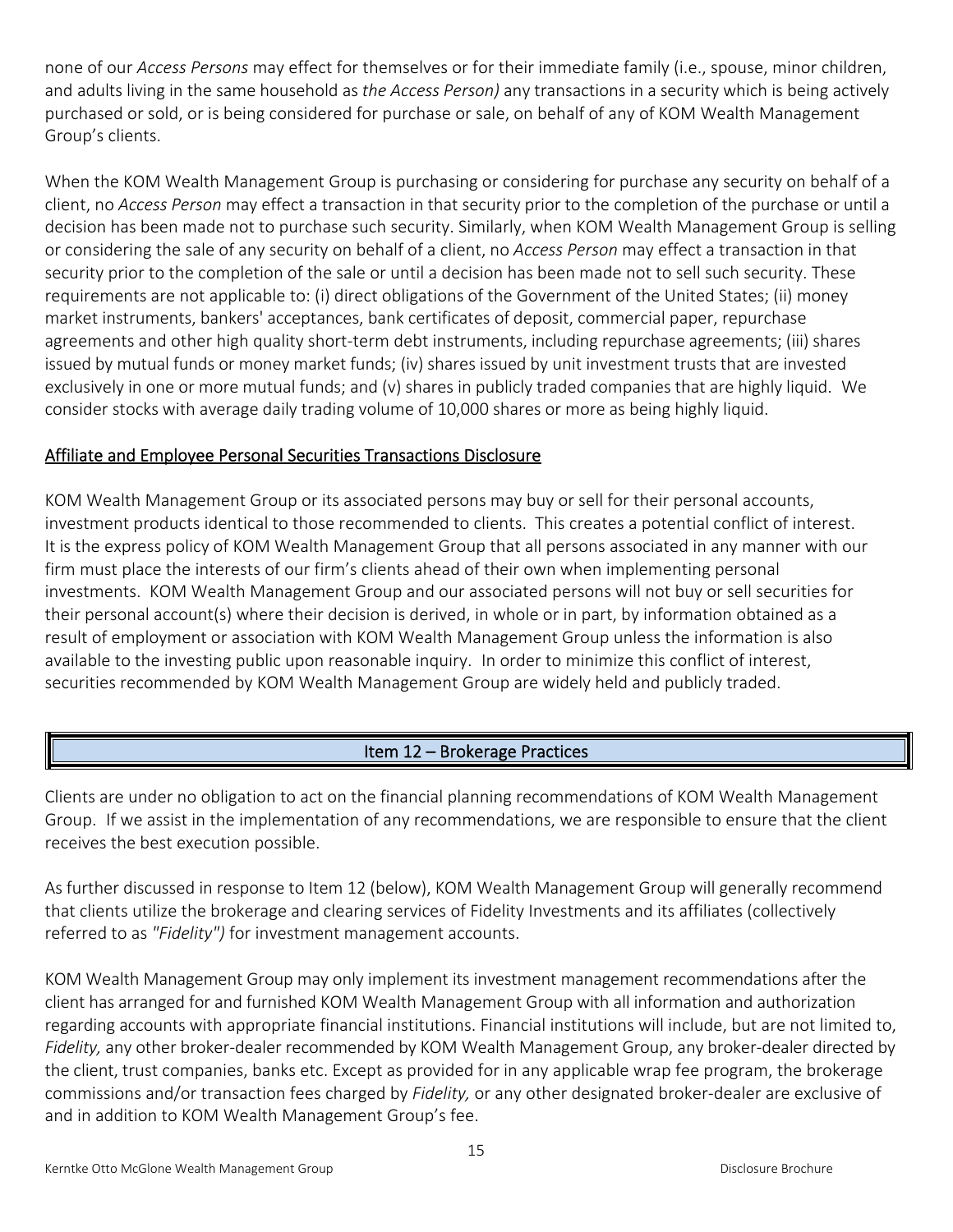Factors that KOM Wealth Management Group considers in recommending *Fidelity* or any other custodian/broker‐ dealer to clients include their respective financial strength, reputation, execution, pricing, research, and service. *Fidelity* enables our firm to obtain many mutual funds without transaction charges and other securities at nominal transaction charges. In addition, *Fidelity* has agreed to pay transfer costs for certain clients that transfer their accounts to *Fidelity*. The commissions and/or transaction fees charged by *Fidelity* or other custodian/broker‐ dealers utilized may be higher or lower than those charged by other custodian/broker‐dealers available. The commissions paid by our firm's clients will comply with our duty to obtain "best execution." However, a client may pay a commission that is higher than another qualified broker‐dealer might charge to effect the same transaction where we determine, in good faith, that the commission is reasonable in relation to the value of the brokerage and research services received. In seeking best execution, the determinative factor is not the lowest possible cost, but whether the transaction represents the best qualitative execution, taking into consideration the full range of a broker-dealer's services, including among others, the value of research provided, execution capability, commission rates, and responsiveness. Consistent with the foregoing, while KOM Wealth Management Group will seek competitive rates, it may not necessarily obtain the lowest possible commission rates for client transactions.

If the client requests KOM Wealth Management Group to arrange for the execution of securities brokerage transactions for the client's account, we will direct such transactions through broker‐dealers that we reasonably believe will provide best execution. KOM Wealth Management Group periodically and systematically reviews its policies and procedures regarding recommending broker‐dealers to client in light of our duty to obtain best execution.

The client may direct KOM Wealth Management Group in writing to use a particular broker‐dealer to execute some or all transactions for the client. In that case, the client will negotiate terms and arrangements for the account with that broker‐dealer, and KOM Wealth Management Group will not seek better execution services or prices from other broker‐dealers or be able to "batch" client transactions for execution through other broker‐dealers with orders for other accounts managed by KOM Wealth Management Group. As a result, the client may pay higher commissions or other transaction costs or greater spreads, or receive less favorable net prices, on transactions for the account than would otherwise be the case. Subject to its duty of best execution, KOM Wealth Management Group may decline a client's request to direct brokerage if, in our sole discretion, such directed brokerage arrangements would result in additional operational difficulties or violate restrictions imposed by other broker‐dealers (as further discussed below).

Consistent with obtaining best execution, brokerage transactions may be directed to certain broker‐ dealers in return for investment research products and/or services which assist KOM Wealth Management Group in its investment decision‐making process. Such research generally will be used to service all of our firm's clients, but brokerage commissions paid by one client may be used to pay for research that is not used in managing that client's portfolio. The receipt of investment research products and/or services as well as the allocation of the benefit of such investment research products and/or services poses a conflict of interest.

KOM Wealth Management Group may receive from *Fidelity,* without cost to KOM Wealth Management Group, computer software and related systems support, which allow us to better monitor client accounts maintained at *Fidelity.* KOM Wealth Management Group may receive the software and related support without cost because we render investment management services to clients that maintain assets at *Fidelity.* The software and related systems support may benefit KOM Wealth Management Group, but not its clients directly. In fulfilling its duties to its clients, KOM Wealth Management Group endeavors at all times to put the interests of clients first. Clients should be aware, however, that our receipt of economic benefits from a custodian/broker‐dealer creates a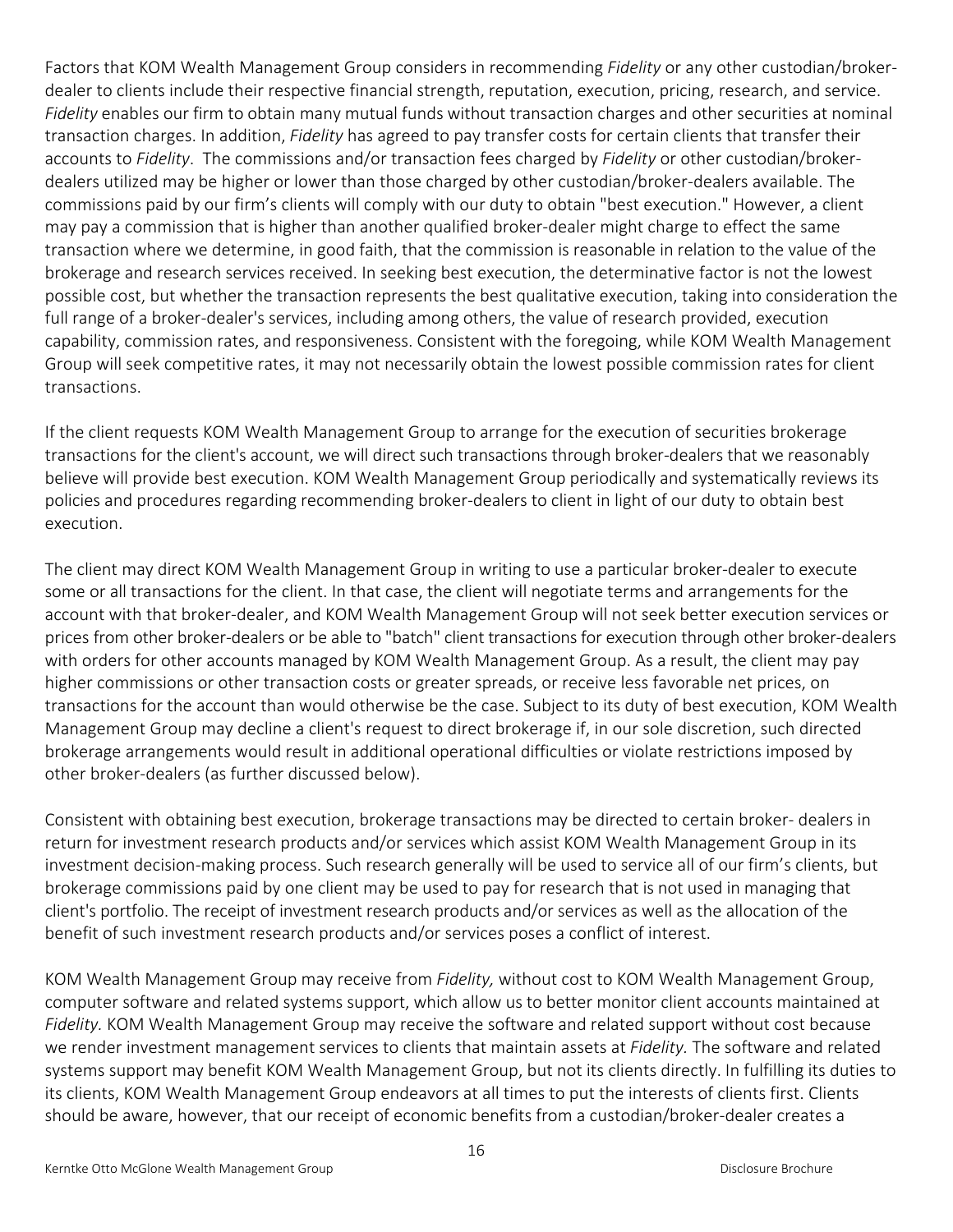conflict of interest since these benefits may influence our choice of one custodian/broker‐dealer over another custodian/broker‐dealer that does not furnish similar software, systems support, or services.

Additionally, KOM Wealth Management Group may receive the following benefits from *Fidelity* through the Fidelity Registered Investment Advisor Group: receipt of duplicate client confirmations and bundled duplicate statements; access to a trading desk that exclusively services its Registered Investment Advisor Group participants; access to block trading which provides the ability to aggregate securities transactions and then allocate the appropriate shares to client accounts; and access to an electronic communication network for client order entry and account information.

# Handling Trade Errors

KOM Wealth Management Group has implemented procedures designed to prevent trade errors; however, trade errors in client accounts cannot always be avoided. Consistent with our fiduciary duty, it is the policy of KOM Wealth Management Group to correct trade errors in a manner that is in the best interest of the client. In cases where the client causes the trade error, the client will be responsible for any loss resulting from the correction. Depending on the specific circumstances of the trade error, the client may not be able to receive any gains generated as a result of the error correction. In all situations where the client does not cause the trade error, the client will be made whole and any loss resulting from the trade error will be absorbed by KOM Wealth Management Group if the error was caused by the firm. If the error is caused by the broker‐dealer, the broker‐ dealer will be responsible for handling the trade error. If an investment gain results from the correcting trade, the gain will remain in the client's account unless the same error involved other client account(s) that should also receive the gains and it is not permissible for all clients to retain the gain. KOM Wealth Management Group may also confer with a client to determine if the client should forego the gain (e.g., due to tax reasons). KOM Wealth Management Group will never benefit or profit from trade errors.

# **Block Trading Policy**

Transactions implemented by KOM Wealth Management Group for client accounts are generally affected independently, unless the firm decides to purchase or sell the same securities for several clients at approximately the same time. This process is referred to as aggregating orders, batch trading or block trading and is used by the firm when KOM Wealth Management Group believes such action may prove advantageous to clients. When KOM Wealth Management Group aggregates client orders, the allocation of securities among client accounts will be done on a fair and equitable basis. Typically, the process of aggregating client orders is done in order to achieve better execution, to negotiate more favorable commission rates or to allocate orders among clients on a more equitable basis in order to avoid differences in prices and transaction fees or other transaction costs that might be obtained when orders are placed independently. Under this procedure, transactions will be averaged as to price and will be allocated among our firm's clients in proportion to the purchase and sale orders placed for each client account on any given day. When KOM Wealth Management Group determines to aggregate client orders for the purchase or sale of securities, including securities in which KOM Wealth Management Group may invest, we will do so in accordance with the parameters set forth in the SEC No‐Action Letter, *SMC Capital, Inc*. It should be noted, KOM Wealth Management Group does not receive any additional compensation or remuneration as a result of aggregation.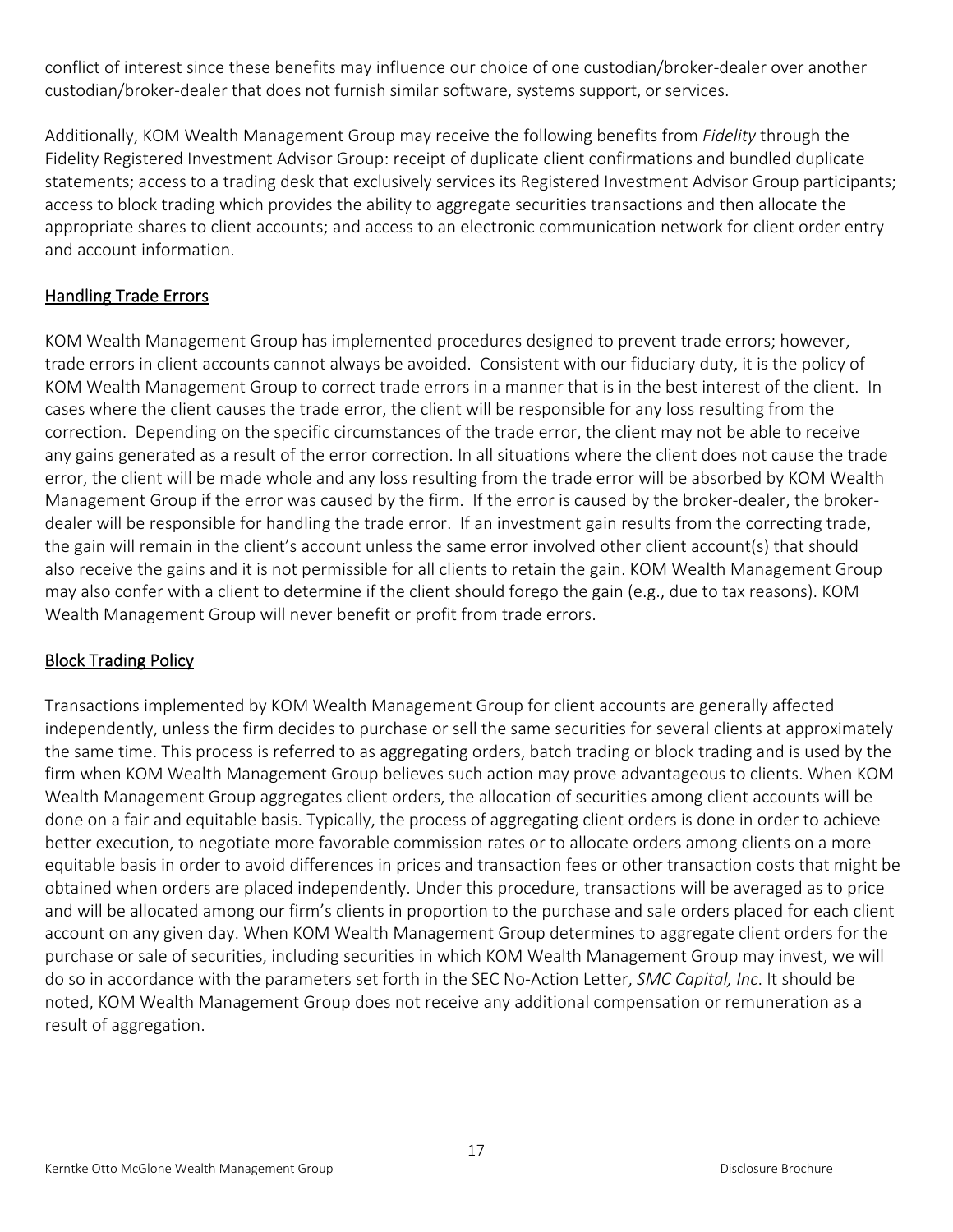#### Item 13 – Review of Accounts

#### Account Reviews and Reviewers

For those clients to whom KOM Wealth Management Group provides investment management services, KOM Wealth Management Group monitors those portfolios as part of an ongoing process while regular account reviews are conducted on at least an annual basis. For those clients to whom KOM Wealth Management Group provides financial planning and/or consulting services, reviews are conducted on an "as needed" basis. Such reviews are conducted by one of the investment adviser representatives of our firm. All investment advisory clients are encouraged to discuss their needs, goals, and objectives with KOM Wealth Management Group and to keep us informed of any changes thereto. KOM Wealth Management Group will contact ongoing investment advisory clients at least annually to review our previous services and/or recommendations and to discuss the impact resulting from any changes in the client's financial situations and/or investment objectives.

#### Statements and Reports

Unless otherwise agreed upon, clients are provided with transaction confirmation notices and regular summary account statements directly from the broker‐dealer or custodian for their accounts. Those clients to whom KOM Wealth Management Group provides investment advisory services will also receive a report from KOM Wealth Management Group that may include such relevant account and/or market-related information such as an inventory of account holdings and account performance from time to time.

Those clients to whom KOM Wealth Management Group provides financial planning and/or consulting services will receive reports from KOM Wealth Management Group summarizing our analysis and conclusions, as requested by the client or otherwise agreed to in writing by KOM Wealth Management Group.

#### Item 14 – Client Referrals and Other Compensation

KOM Wealth Management Group does not directly or indirectly compensate any person for client referrals.

The only compensation received from advisory services is the fees charged for providing investment advisory services as described in Item 5 of this brochure. KOM Wealth Management Group receives no other forms of compensation in connection with providing investment advice.

#### Item 15 – Custody

Custody, as it applies to investment advisors, has been defined by regulators as having access or control over client funds and/or securities. In other words, custody is not limited to physically holding client funds and securities. If an investment advisor has the ability to access or control client funds or securities, the investment advisor is deemed to have custody and must ensure proper procedures are implemented.

KOM Wealth Management Group is deemed to have custody of client funds and securities whenever KOM Wealth Management Group is given the authority to have fees deducted directly from client accounts. However, this is the only form of custody KOM Wealth Management Group will ever maintain. It should be noted that authorization to trade in client accounts is not deemed by regulators to be custody.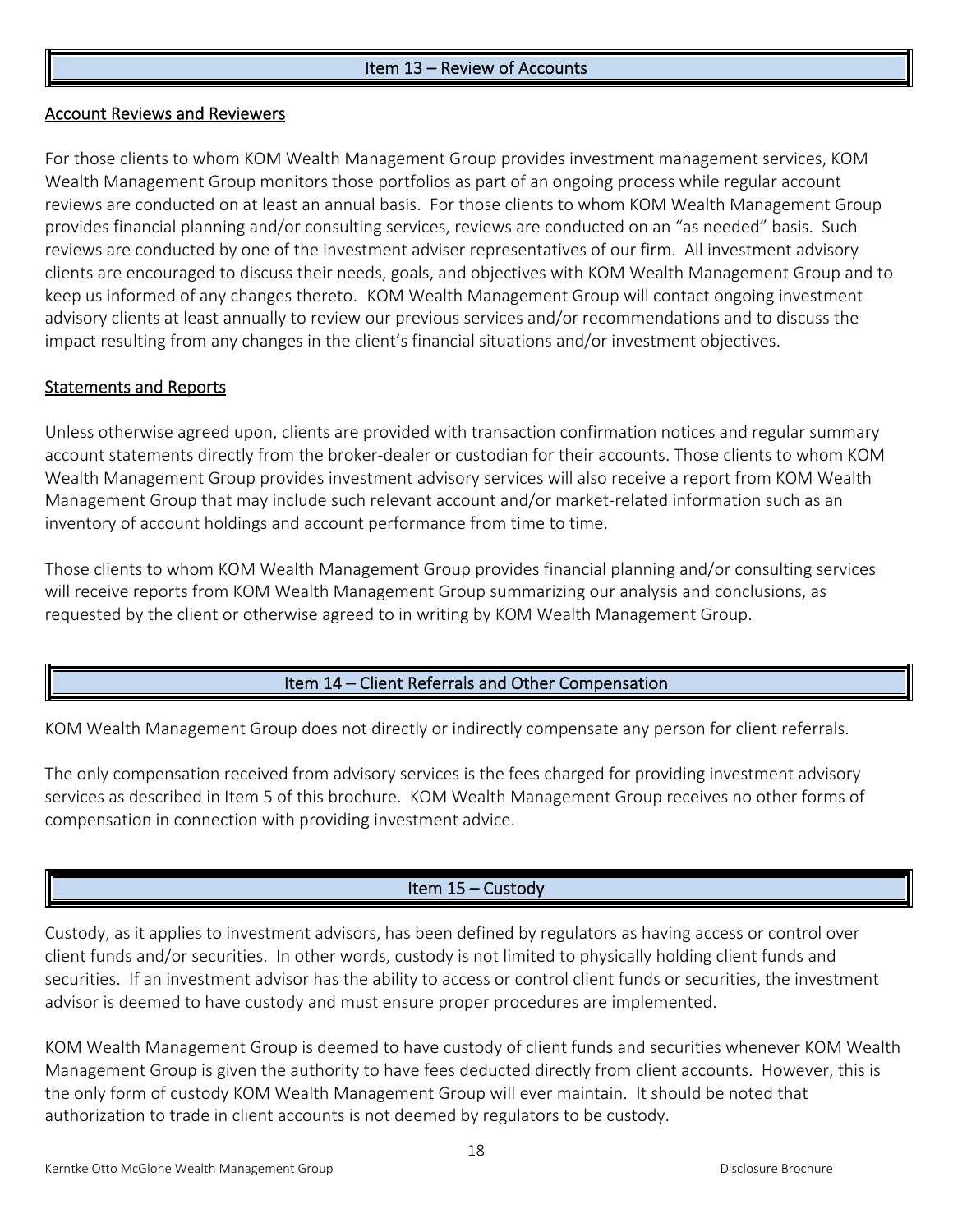For accounts in which KOM Wealth Management Group is deemed to have custody, our firm has established procedures to ensure all client funds and securities are held at a qualified custodian in a separate account for each client under that client's name. Clients or an independent representative of the client will direct, in writing, the establishment of all accounts and therefore are aware of the qualified custodian's name, address and the manner in which the funds or securities are maintained. Finally, account statements are delivered directly from the qualified custodian to each client, or the client's independent representative, at least quarterly. Clients should carefully review those statements and are urged to compare the statements against reports received from KOM Wealth Management Group. When clients have questions about their account statements, they should contact KOM Wealth Management Group or the qualified custodian preparing the statement.

# Item 16 – Investment Discretion

Through its asset management services and upon receiving written authorization from a client, KOM Wealth Management Group will maintain trading authorization over client accounts. Upon receiving written authorization from the client, KOM Wealth Management Group may implement trades on a discretionary basis. When discretionary authority is granted, KOM Wealth Management Group will have the authority to determine the type of securities and the amount of securities that can be bought or sold for the client's portfolio without obtaining the client's consent for each transaction. However, it is the policy of KOM Wealth Management Group to consult with the client prior to making significant changes in the account even when discretionary trading authority is granted by the client.

If you decide to grant trading authorization on a non-discretionary basis, we will be required to contact you prior to implementing changes in your account. Therefore, you will be contacted and required to accept or reject our investment recommendations including:

- The security being recommended
- The number of shares or units
- Whether to buy or sell

Once the above factors are agreed upon, KOM Wealth Management Group will be responsible for making decisions regarding the timing of buying or selling an investment and the price at which the investment is bought or sold. If your accounts are managed on a non‐discretionary basis, you need to know that if you are not able to be reached or are slow to respond to our request, it can have an adverse impact on the timing of trade implementations, and we may not achieve the optimal trading price.

All clients have the ability to place reasonable restrictions on the types of investments that may be purchased in an account. Clients may also place reasonable limitations on the discretionary power granted to our firm so long as the limitations are specifically set forth or included as an attachment to the client agreement.

# Item 17 – Voting Client Securities

KOM Wealth Management Group will not vote proxies on behalf of your account. It is your responsibility to vote all proxies for securities held in accounts managed by our firm. You will receive proxies directly from your account custodian or transfer agent and such documents will not be delivered by our firm.